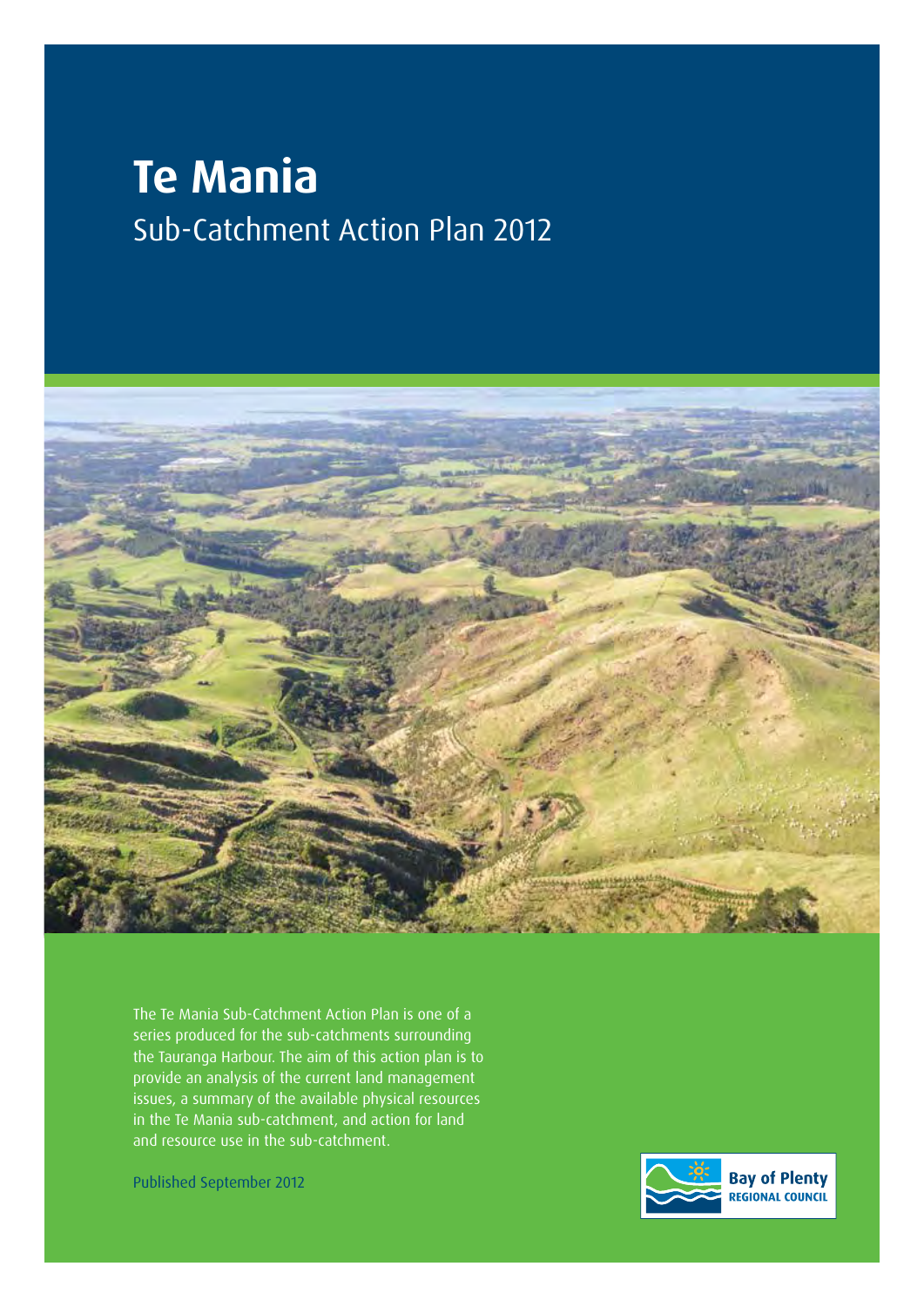### **Introduction**

The Te Mania catchment is located approximately 3 kilometres (km) south of Katikati. It is approximately 1,300 hectares in area and flows in a north east direction to Tauranga Harbour. The Te Mania catchment is part of the Tauranga ecological district.

The catchment is approximately 2 km wide and 8 km long. It includes 28 km of streams and 1.7 km of harbour margin. The primary stream in the catchment is the Te Mania at 8 km in length, with 11 other tributaries making up the remaining 20 km of stream in the catchment. The Te Mania stream and its tributaries are classified as aquatic ecosystem streams and are recognised as migratory pathways for indigenous fish species.

Land use in the catchment is predominantly dry stock with approximately 10% horticulture. At the last census the population for this catchment was 441, with 424 parcels of land owned by 208 land owners.

Catchment soils are derived from airfall ash and belong to the Katikati soil series with Katikati Sandy Loam and Katikati hill soils being the main soil types in the area. Soils on the stream flats are recent and consist of fluvial sands, silts, gravels and boulders.

Being volcanic in nature the soils are resilient and versatile, however due to poor cohesive properties this also makes them vulnerable to erosion under conditions such as inadequate vegetative cover or root system binding.



*Source: BOPRC, ESRI, i-cubed, USGS, NASA, NOA*



*Source: BOPRC, ESRI, i-cubed, USGS, NASA, NOA*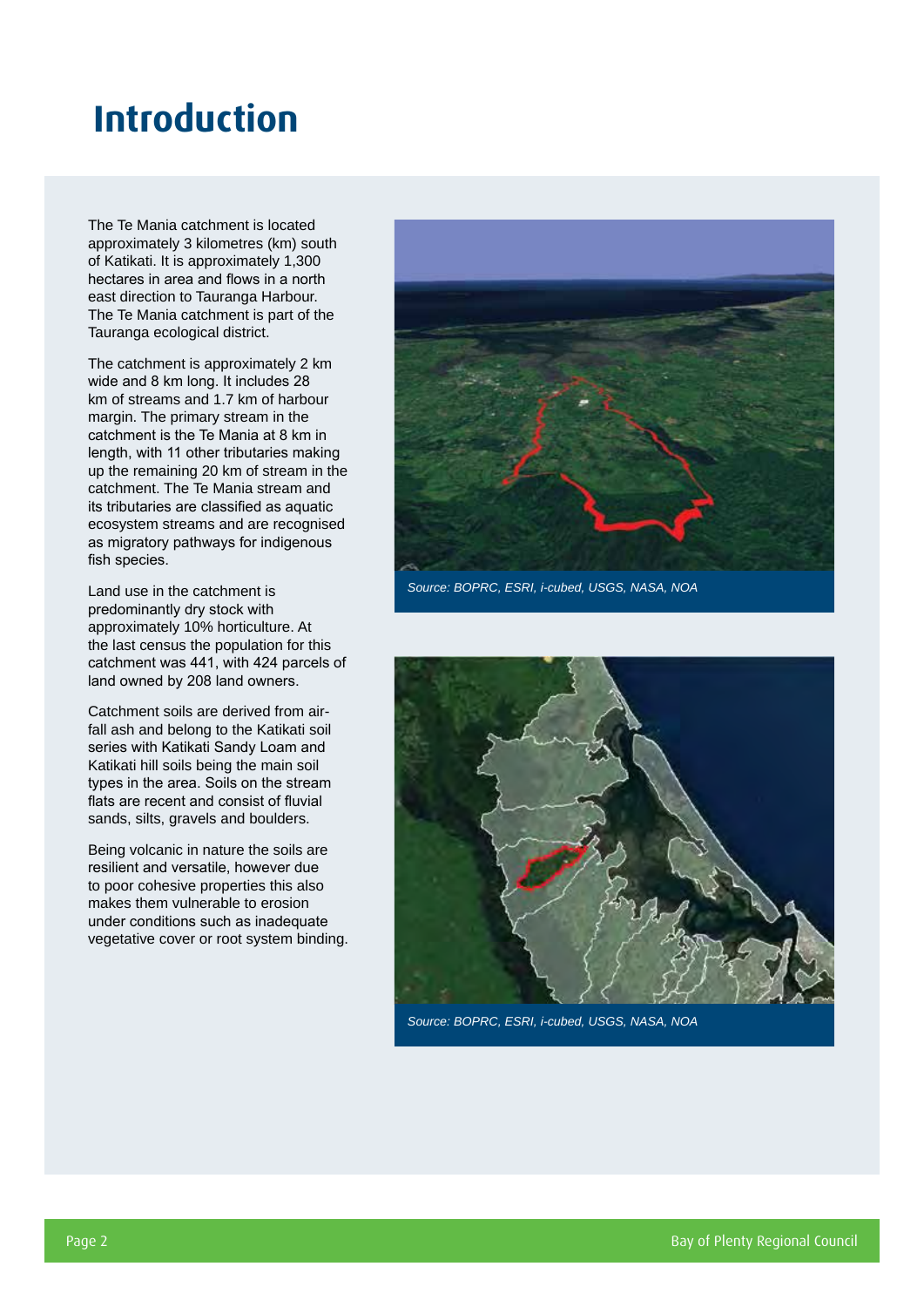# **Land management**

#### What is the problem?

Livestock access to a stream degrades water quality by increasing nutrients, faecal matter and sediment entering the waterway. Stock access can increase stream bank erosion through damage to the soil structure by treading, and clearance and degradation of vegetation on the stream bank by treading and consumption.

Water quality may also be degraded by the addition of excess nutrients to the stream in the form of fertilisers, farm runoff and urine patches.

These and other pollutants are generally unintentional byproducts of activities such as farming and construction.

#### **Current riparian margin fencing protection: Current riparian margin planting:**



#### Land use capability classification in the Te Mania sub-catchment

Sustainable land use and management is essential to ensure the Bay of Plenty region maintains clean waterways, productive soils, and indigenous biodiversity. How the land is used and managed can have a direct effect on its potential for long-term sustainability.

The majority of land in the Te Mania sub-catchment is class 3, 6 and 7; rolling, steep and very steep landscapes. The class 7 land is located in the upper catchment; most of the class 6 land is in the middle reaches of the catchment; and the class 3 land is restricted to the lower catchment.



#### What will we do about it?

- Continue to promote riparian margin fencing along streams for stock exclusion to protect water quality
- Establish riparian margin planting, which can reduce pollutants entering streams through surface runoff by acting as a filter
- Encourage stock stream crossings, such as bridges, to protect the water quality of streams
- Support retirement of steep erodible land
- Protect existing areas of indigenous biodiversity
- Protect existing wetland areas
- Work with other agencies and other sections of Regional Council to ensure consistent land and water quality management.





*Land use capability classification in the Te Mania sub-catchment*

| <b>LUC Class</b> | <b>LUC Units</b> | <b>Percent</b> |
|------------------|------------------|----------------|
| 3                | 3e 1, 3e 1+6e 2  | 26             |
| 4                | 4w 1             | 3              |
| 5                | 5                | 5              |
| 6                | 6e 1, 6e 2       | 47             |
|                  | 7e 8             | 16             |
| Ω                | 8e 4             | 3              |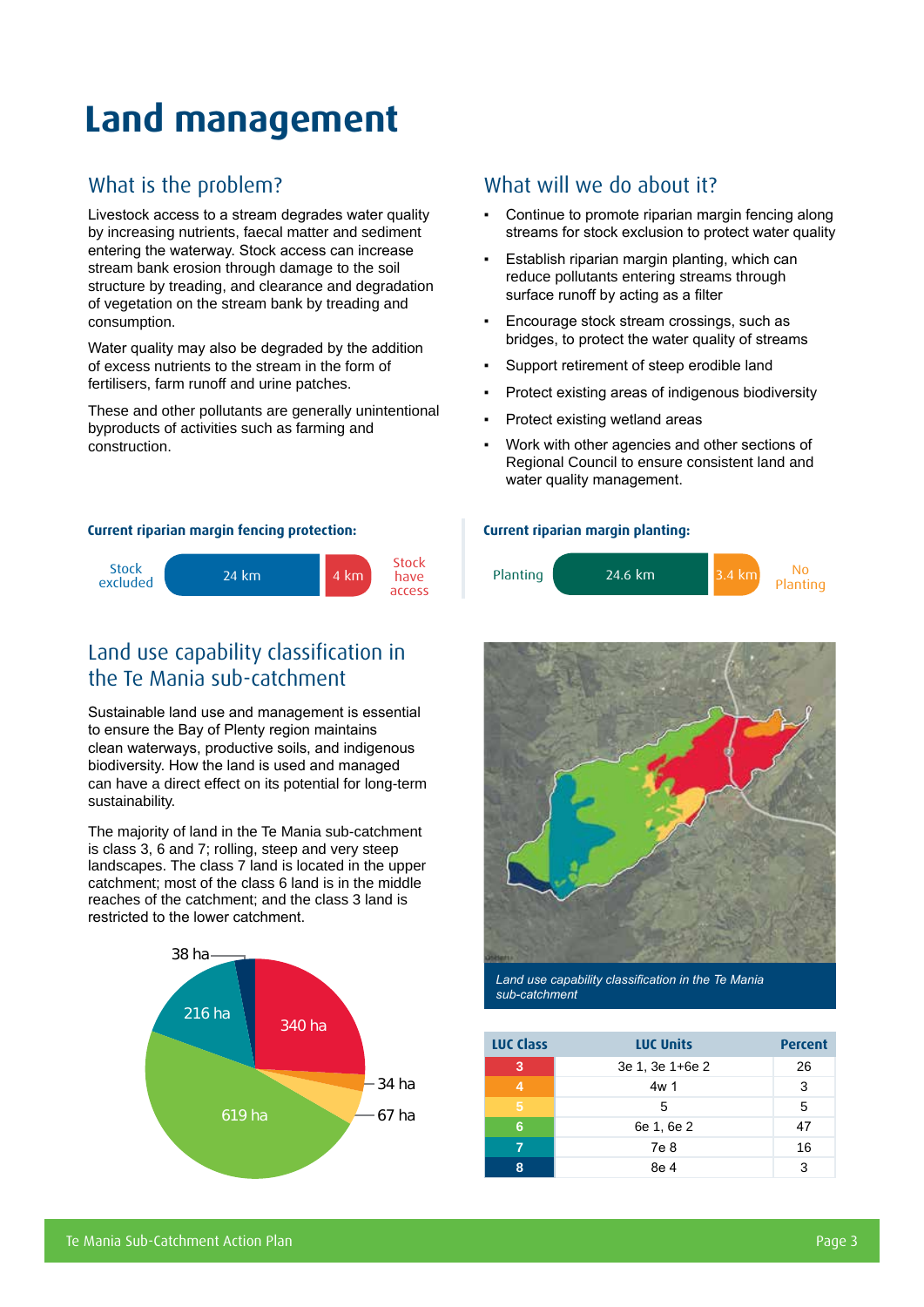#### Erosion risk in the Te Mania sub-catchment

A high proportion of Land Use Capability class 6 and 7 land in the Te Mania sub-catchment is medium to high risk erosion prone land due to pastoral land use.





#### Land cover in the Te Mania sub-catchment



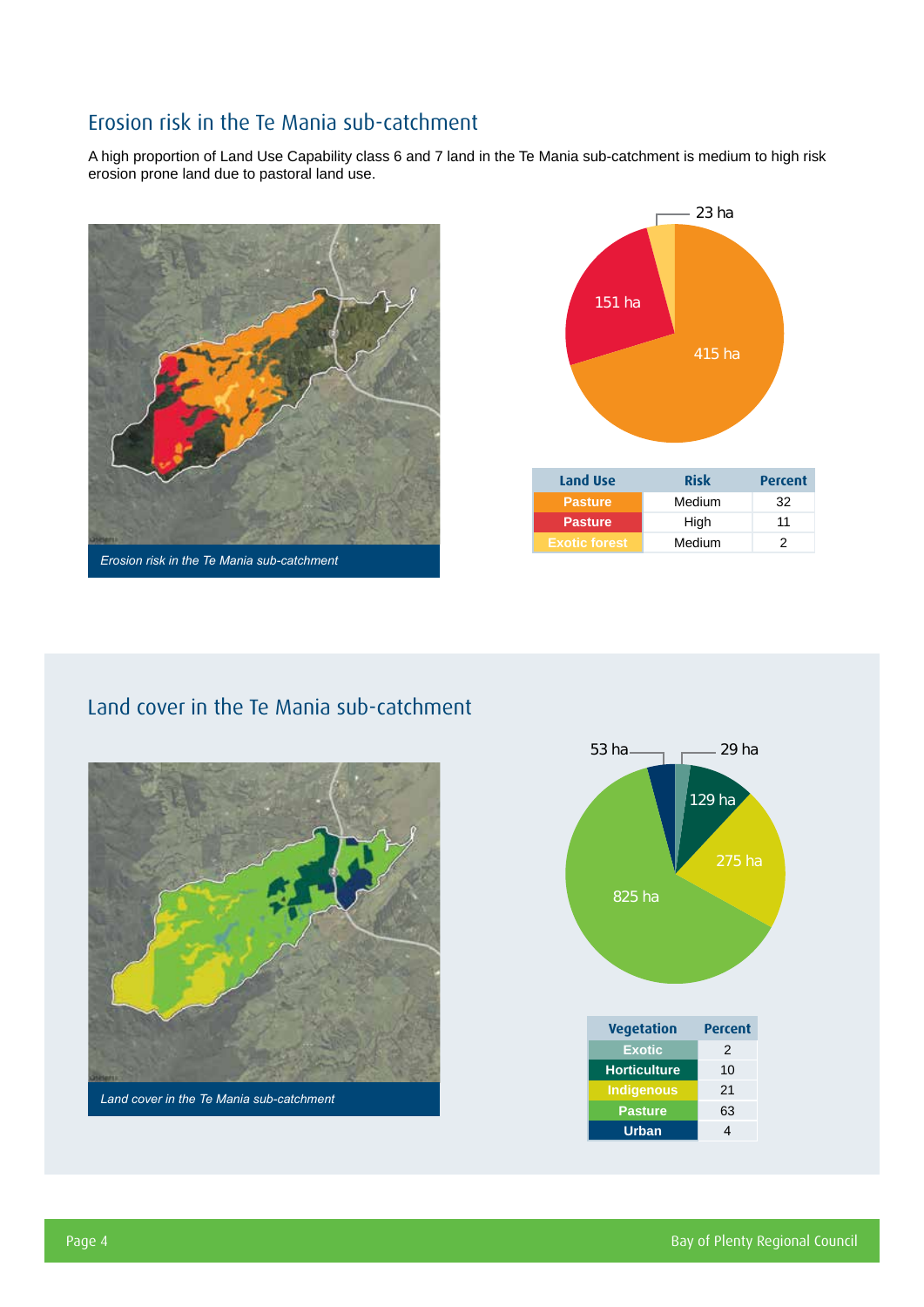#### Existing protection status in the Te Mania sub-catchment





### **Case study**

Derry and Jennifer Seddon own a 230 hectare dry stock farm on rolling to steep rolling hill country just south of Katikati. Since 1995, with the assistance of Bay of Plenty Regional Council, they have progressively retired riparian margins from grazing. Derry and his farm manager Rick Burke have managed the project from the start and are now enjoying the rewards.

More than 60 hectares of very steep pasture and riparian margin have now been retired. "There has been no loss in farm production and stock control and movement is easier and takes less time", says Rick. He explains that "by concentrating on the good land we have gained efficiencies with fertiliser application and cost".

The native plants are doing well, creating riparian corridors through the farm. A post-planting survey of the Te Mania stream showed a significant increase in native fish due to an improved habitat.

Derry has recently registered the property with the Emissions Trading Scheme (ETS) and expects to make a good return on the retired areas that have



*Rick Burke shows a fenced and planted wetland to land management students*

been planted with a mix of native plants and exotic timber. Both Derry and Rick are convinced the retirement and protection work they have undertaken has been well worth the effort and they encourage other landowners to "get some good advice and just get on with it".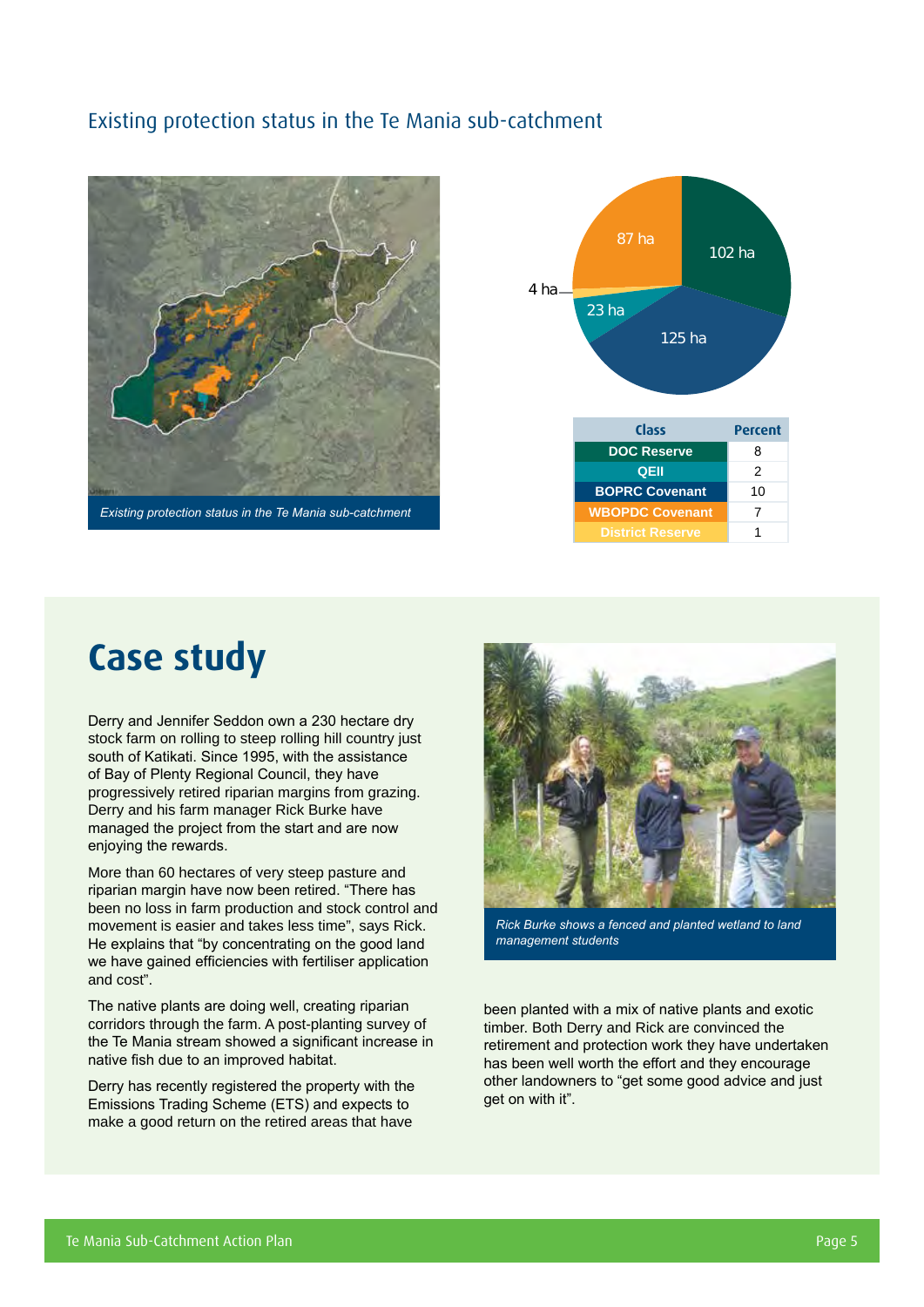## **Land management survey 2011**

#### Field work

In developing the Te Mania Sub-Catchment Action Plan Bay of Plenty Regional Council surveyed 36 properties located within the catchment area between 29 November 2010 and 18 January 2011. The properties surveyed account for 60% of the catchment area. Priority was given to large properties that had waterways flowing through them or along their boundary. Areas with a formal protection mechanism were not surveyed as these already have action plans in place. Field work included an assessment of land use, steam margins, erosion features and biodiversity features. The table summarises the field work undertaken by Bay of Plenty Regional Council:

| Land use                        | Type and rationale<br>Land Use Capability classification based on<br>physical resources present                                                                                                                                              |
|---------------------------------|----------------------------------------------------------------------------------------------------------------------------------------------------------------------------------------------------------------------------------------------|
| <b>Stream</b><br>margins        | Protection measures (if any) that were in<br>place<br>Their general condition and upkeep<br>Estimating their extent (both protected and<br>unprotected)<br>Taking a GPS track of any stream channels<br>not evident in the GIS database maps |
| <b>Erosion</b><br>features      | Estimation of size and trend direction<br>Photographs and GPS points were taken<br>(either at the site of the feature of where a<br>photo was taken of it) for future reference                                                              |
| <b>Biodiversity</b><br>features | Estimation of extent of land area covered<br>and the type of vegetation (e.g. native,<br>introduced species)                                                                                                                                 |

#### Land owner feedback

Bay of Plenty Regional Council held a meeting with land owners on 16 May 2011. The purpose of the meeting was to gather the concerns, challenges and priorities of land owners in the Te Mania subcatchment area. The following list provides a summary of the land management issues raised by land owners:

- Lack of information about where silt/nutrients/E. coli are originating from
- Insufficient water quality monitoring of nutrient runoff in the streams
- Management plans needed to assist with the restoration of wetlands
- Erosion and sedimentation (e.g. from road batters and unplanted erosion-prone hillsides)
- Lack of accurate meaningful picture of sedimentation
- Lack of reliable information about the cost-benefit of sustainable land management practices
- Insufficient monitoring of biodiversity
- River alignment required in prioritised areas of erosion – prone river flats
- Climate change and its impacts  $-$  sea level rise; coastal erosion; increased rainfall; weed species changing; droughts
- Subdivision and carrying capacity
- Insufficient pest animal management and monitoring on public conservation land in upper catchment
- Insufficient monitoring of sawmill discharge affecting air, land and water quality
- Subdivision and carrying capacity.

#### Iwi/hapū feedback

Ngāi Tamawhariua as hapū within the Te Mania rohe provided the following feedback on their concerns, challenges and priorities:

Lack of access to traditional tuna gathering areas (Interest was expressed to gain better access, including to the waterways in general)

(At the printing of this Plan, further communication was to take place and the exploration of a wider hapū cluster hui was still to be arranged)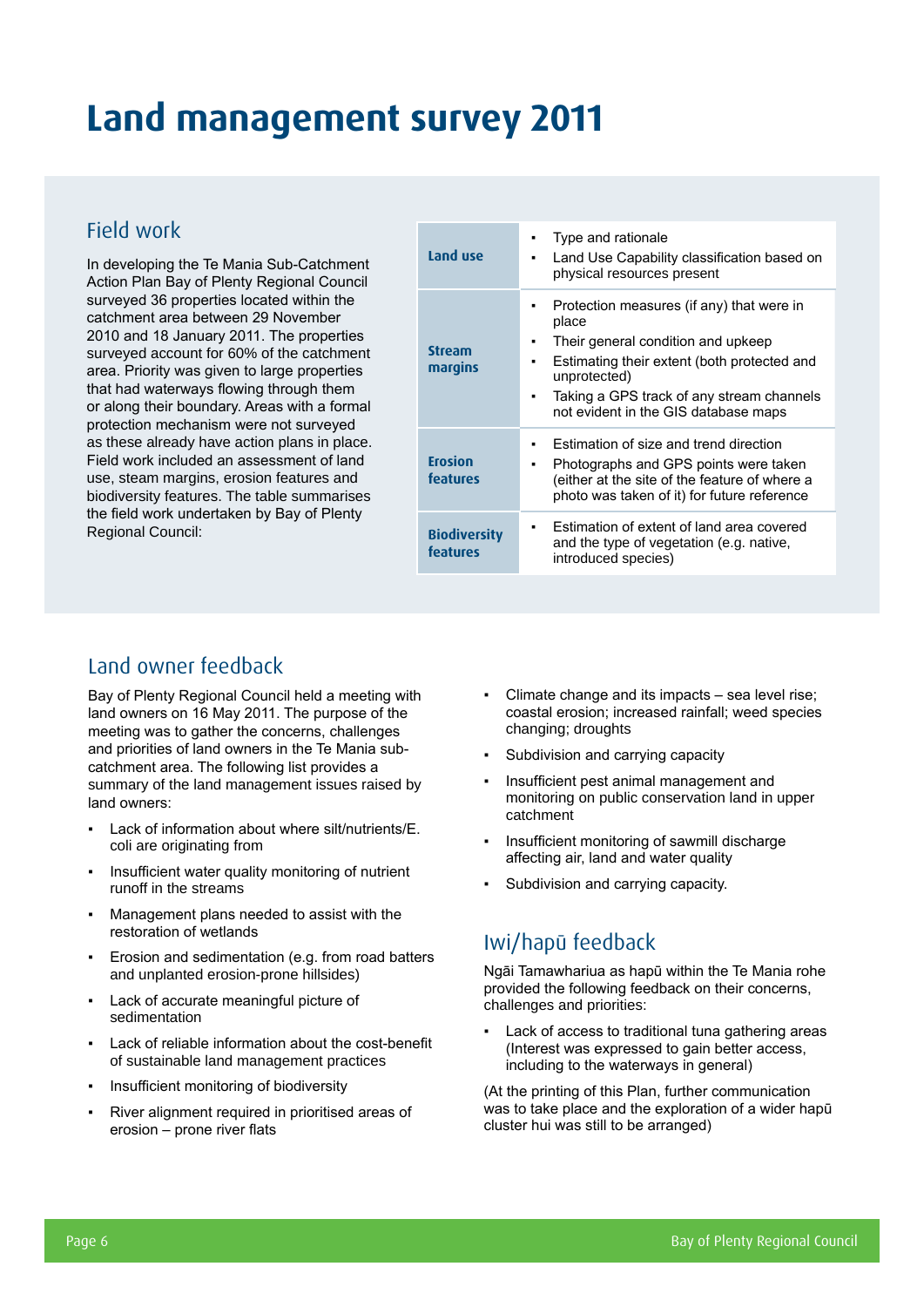### **Actions**

The three main land management issues common to the surveryed properties in the Te Mania sub-catchment area are set out in the table below. Proposed actions to maintain and improve riparian protection, erosion, unsuitable land use and biodiversity loss within the catchment area are listed along with who is involved to implement the action.

#### Land management issues and solutions

| <b>Actions</b>                                                                                                                                                                                                                                                                                                                                                                                                                                                                                                                                                                                                                                                                                                                                          | <b>Milestones</b>                                                                                         | Who is involved?                                                                                                                                                                                                                                                                                                       |  |  |
|---------------------------------------------------------------------------------------------------------------------------------------------------------------------------------------------------------------------------------------------------------------------------------------------------------------------------------------------------------------------------------------------------------------------------------------------------------------------------------------------------------------------------------------------------------------------------------------------------------------------------------------------------------------------------------------------------------------------------------------------------------|-----------------------------------------------------------------------------------------------------------|------------------------------------------------------------------------------------------------------------------------------------------------------------------------------------------------------------------------------------------------------------------------------------------------------------------------|--|--|
| <b>Improving riparian protection</b><br>Work with land owners to apply sustainable land use methods and<br>practices to maintain improve water quality.<br>Completely remove stock access to streams, fence the remaining 4km and<br>$\blacksquare$<br>instigate planting of the remaining 3.4km of riparian margins to eliminate<br>the effects of livestock, polluted water runoff and erosion.<br>Instigate necessary remedial works to stream margins, such as bank re-<br>$\blacksquare$<br>profiling, riparian planting and engineering works using relevant legislation<br>relating to riparian management.<br>Tailor site-specific solutions.<br>$\blacksquare$                                                                                 | 400 metres of<br>new riparian<br>fencing per<br>year                                                      | Bay of Plenty<br>$\bullet$<br>Regional Council<br>Landowners<br>$\blacksquare$<br>Western Bay of<br>$\blacksquare$<br><b>Plenty District</b><br>Council                                                                                                                                                                |  |  |
| Improve erosion control and appropriate land use practices<br>Apply property level management plans to Class 6 and 7 pastoral and<br>forestry land that has been identified as eroding or at risk of eroding<br>Promote the need for land use change on Class 7 pastoral land - advocate<br>$\blacksquare$<br>land retirement, forestry and suitable stock regimes<br>Work with land owners to apply soil and water conservation methods and<br>$\blacksquare$<br>good land management practice to maintain and/or repair landscapes<br>Increase awareness of the effects of cattle and deer at high stocking rates<br>$\blacksquare$<br>on the steeper slopes<br>Ensure that land owners apply appropriate land management practices<br>$\blacksquare$ | 40% of 'at<br>risk' land has<br>management<br>plans by 2017                                               | Bay of Plenty<br>Regional Council<br>Landowners<br>$\blacksquare$<br>Western Bay of<br><b>Plenty District</b><br>Council<br>Department of<br>$\blacksquare$<br>Conservation                                                                                                                                            |  |  |
| <b>Improve biodiversity protection and enhancement</b><br>Advocate further covenanted areas within the subcatchment<br>Continue plantings on private land in native or noninvasive introduced<br>$\blacksquare$<br>species.<br>Liaise with Waikato Regional Council and Department of Conservation<br>$\bullet$<br>on coordinating management of the Kaimai Mamaku Range and its<br>catchments as part of the Kaimai catchments project<br>Work with land owners and community groups to protect identified<br>$\blacksquare$<br>biodiversity areas in the subcatchment by establishing native plant<br>populations and controlling nuisance populations of pest animals and<br>plants                                                                  | By 2017 an<br>additional<br>10 sites are<br>managed for<br>biodiversity<br>protection and<br>enhancement. | Bay of Plenty<br>$\blacksquare$<br>Regional Council<br>Land owners<br>$\blacksquare$<br>Department of<br>$\blacksquare$<br>Conservation<br>Waikato Regional<br>$\blacksquare$<br>Council<br><b>Community Care</b><br>$\blacksquare$<br>Groups<br>Western Bay of<br>$\blacksquare$<br><b>Plenty District</b><br>Council |  |  |